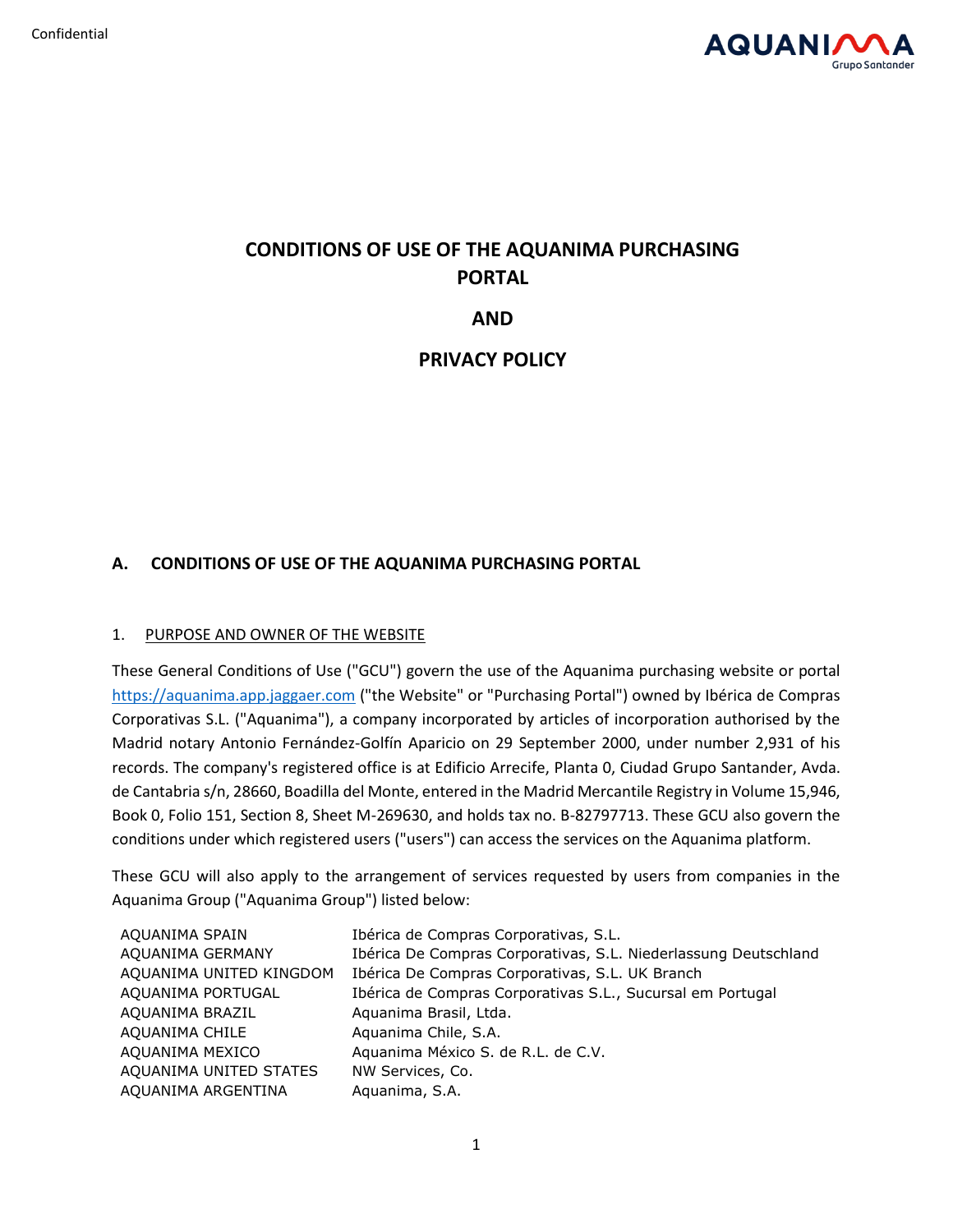

# 2. DESCRIPTION OF THE PORTAL'S SERVICES

The Aquanima Purchasing Portal ("Purchasing Portal", "platform" or "Aquanima Purchasing Portal") is an unrestricted access, free-of-charge platform owned by Aquanima that enables its users to access a range of features.

The platform will provide the following services to Users, including:

- 1. Management of the end-to-end negotiation process. This may include RFIs (Requests for Information), RFPs (Requests for Proposals), RFQs (Requests for Quotations), online negotiations and contract management.
- 2. Catalogues: allow the self-service provisioning of a product catalogue that is made available to users with the suppliers previously negotiated by Aquanima, or with the price lists that the customer already had.
- 3. Expense approval process: flow for the approval of expense and investment requests.
- 4. Reporting service for the above modules.

#### 3. AVAILABILITY OF FUNCTIONALITY

Aquanima will make reasonable efforts to ensure that the Portal is available seven (7) days a week, twenty-four (24) hours a day. Aquanima will take all appropriate and reasonable measures to restore access to and use of the Portal in the event any disruption.

Aquanima will be entitled to temporarily or permanently suspend access to parts or all of the Portal at any time and without prior notice:

(i) for system maintenance and/or to update the Platform or Portal, the databases and/or data;

(ii) for security reasons;

(iii) to comply with regulatory restrictions and court orders or decisions.

If Aquanima expects the Platform and/or Portal to be partially or completely unavailable for longer than twenty-four (24) consecutive hours, it will make all reasonable efforts to communicate this situation as soon as possible, using the necessary means.

Without prejudice to any other provisions in these GCU, if users are unable to access the Platform and/or Portal for any reason for longer than twenty-four (24) consecutive hours and/or for a period incompatible with performance of a contract requiring use of the Platform and/or Portal, the users will notify Aquanima of this and the parties will jointly agree alternative solutions for, including, but not limited to, the exchange of data.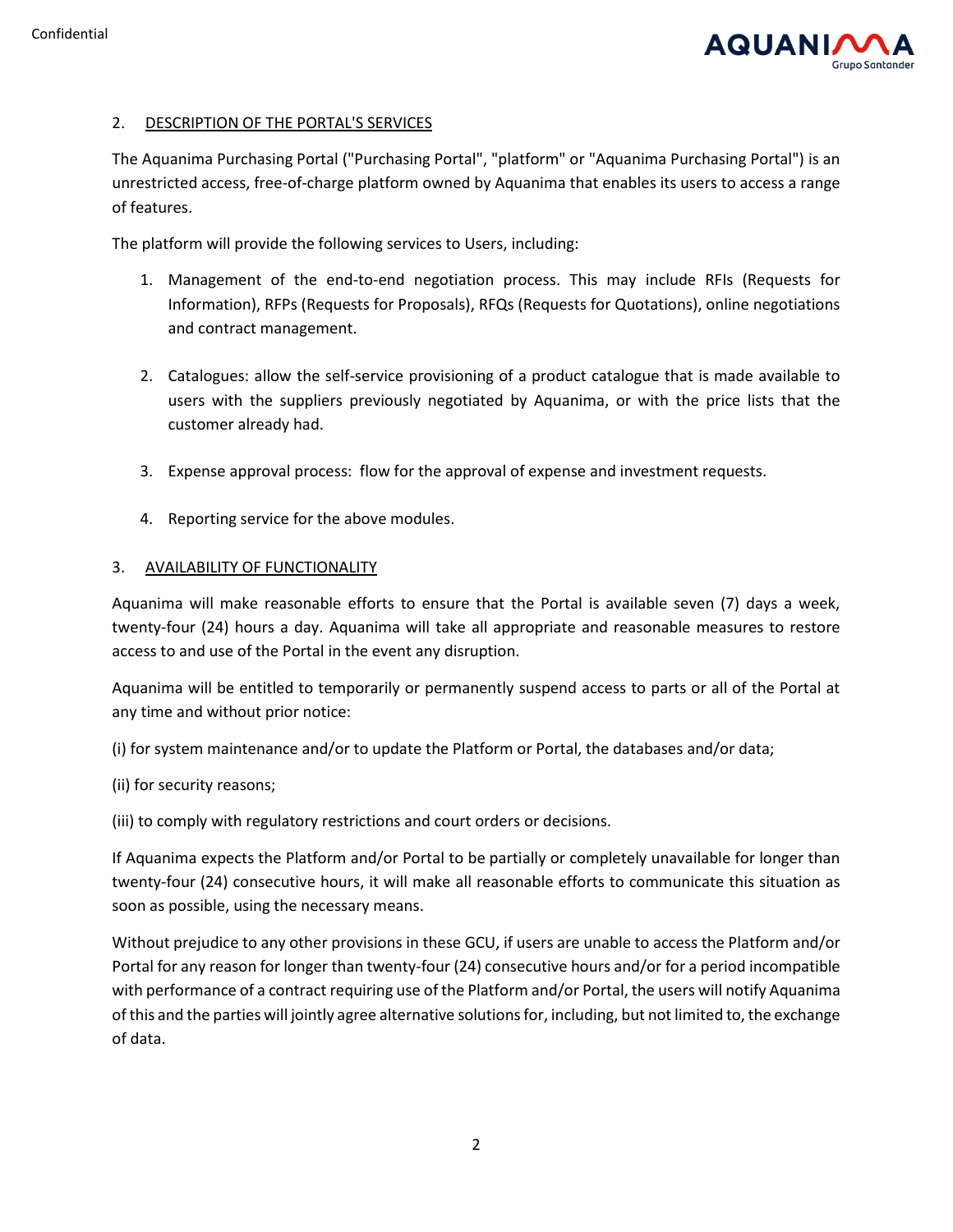

#### 4. USERS AND USER REGISTRATION

Users must be registered by Aquanima and have the status of registered users ("registered users") on the Purchasing Portal. Registered users will access the Purchasing Portal by entering their email address and a password they create themselves.

All registered users who access the Website must be of legal age and/or hold sufficient legal powers to enter into contracts in accordance with prevailing regulations. Registered users must have the powers to act on behalf of their company and/or have been expressly authorised to act on its behalf. By accepting these Conditions of Use, registered users guarantee that they are appropriately empowered by their company and have been given the respective authorisations.

All access, use and transactions on the Platform and/or Portal using the identification code will be considered to have been performed by the respective user.

Users will ensure that:

(i) each identification code is only used by the respective user and is personal to that user;

(ii) their personal identification code is not disclosed to anyone else;

(iii) nobody else is able to access the identification codes or the Platform.

If users become aware of any potential risk that the identification codes may have been disclosed to anyone other than the corresponding users, the representative(s) will reset these codes, notwithstanding the right of Aquanima to cancel the access.

Companies will notify Aquanima without delay of: (i) any change to the professional circumstances of users, including but not limited to their departure or dismissal from the company; and (ii) the cancellation/termination of any contracts.

If a user does not comply with the provisions in these GCU and/or applicable laws or regulations, or if Aquanima is concerned that the user's access may breach the GCU's provisions on confidentiality, security and other issues, and/or might result in an illegality, Aquanima shall be entitled to restrict or suspend access to some or all of the Platform by the user(s), at any time and without prior notice, and notwithstanding any other rights.

#### 5. INDUSTRIAL AND INTELLECTUAL PROPERTY

Aquanima is a registered trademark. Consequently, it is expressly prohibited for Aquanima or any similar identifying sign to be used by third parties in such a way as to cause confusion about its origin or ownership, without prior written permission from Aquanima. The Website is a domain registered by Aquanima. This domain may not be used in connection with other services that are not owned and/or offered by Aquanima, except with express authorisation in advance from Aquanima.

Notwithstanding the above, the content on this Website is regarded a computer program and is subject to all prevailing Spanish and EU legislation in this regard.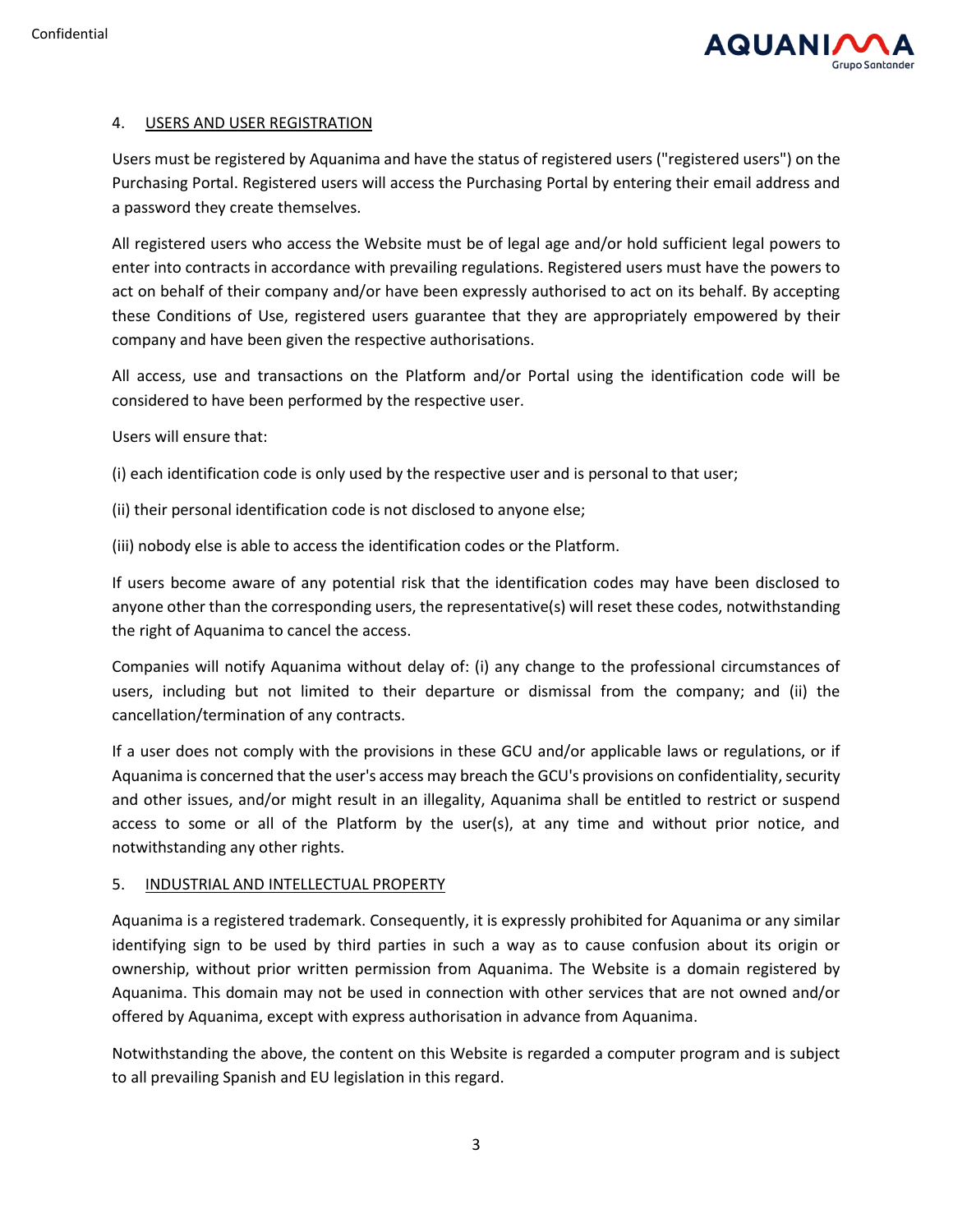

All intellectual and industrial property rights and rights to exploit and reproduce this Website, its pages, screens, the information it contains, its appearance, structure and design, source code, software and audio files, and any hyperlinks ("links") on the website to other Aquanima Group and/or Santander Group websites are the property of, have been ceded to or are licensed to the Aquanima Group or Santander Group companies, unless stated otherwise.

All names, designs and/or logos used on this page are duly registered trademarks. Proceedings may be instigated in accordance with prevailing laws against any unauthorised use of these by parties other than the legitimate owner. All third-party intellectual property rights and trademarks are duly recognised and must be observed by all those accessing the Website.

The content may be downloaded and any page on this Website may be copied or printed, but only for personal and private use. The information, contents and warnings on this Website may not be reproduced, transmitted, amended or deleted without prior consent in writing from Aquanima.

No part of the content of this Website may be reproduced, distributed, publicly disclosed, amended or, in general, exploited in any way.

#### 6. USER CONDUCT ON THE WEBSITE. OUR CONTENT

Users are wholly liable for their conduct when accessing information on the Website and browsing the site, and after accessing it.

Users undertake not to create false accounts or to use accounts in the name of other people or registered users or to use the Website in a fraudulent manner.

Registered users undertake not to use any of the content provided by the Website, whether created by the Aquanima Group or others and irrespective of whether it is officially published under its name, to perform any activity that is contrary to the law, public order or morality. All users who access the Website must observe applicable legislation and codes of ethics and conduct, and the general terms and conditions of use for the Website. Accordingly, they will abstain from any conduct including, but not limited to, conduct that:

(a) reproduces, copies, distributes, allows public access via any type of public communication, transforms or alters the content, unless the holder of the corresponding rights has given appropriate authorisation or this is legally permitted; (b) uses the content and, specifically, information of any type obtained through the Website or its services with the aim of sending advertising, communications for direct selling or any other commercial purpose, unsolicited messages addressed to multiple persons irrespective of their purpose, and conduct that in any way markets or discloses this information.

The user will be liable for any damages or losses caused to Aquanima Group as a result of their breach of any of the obligations set out in these conditions of use.

The Aquanima Group reserves the right to update the content whenever it sees fit, or to delete it, reduce it or prevent access to it, either temporarily or permanently, and to deny access to the Website to users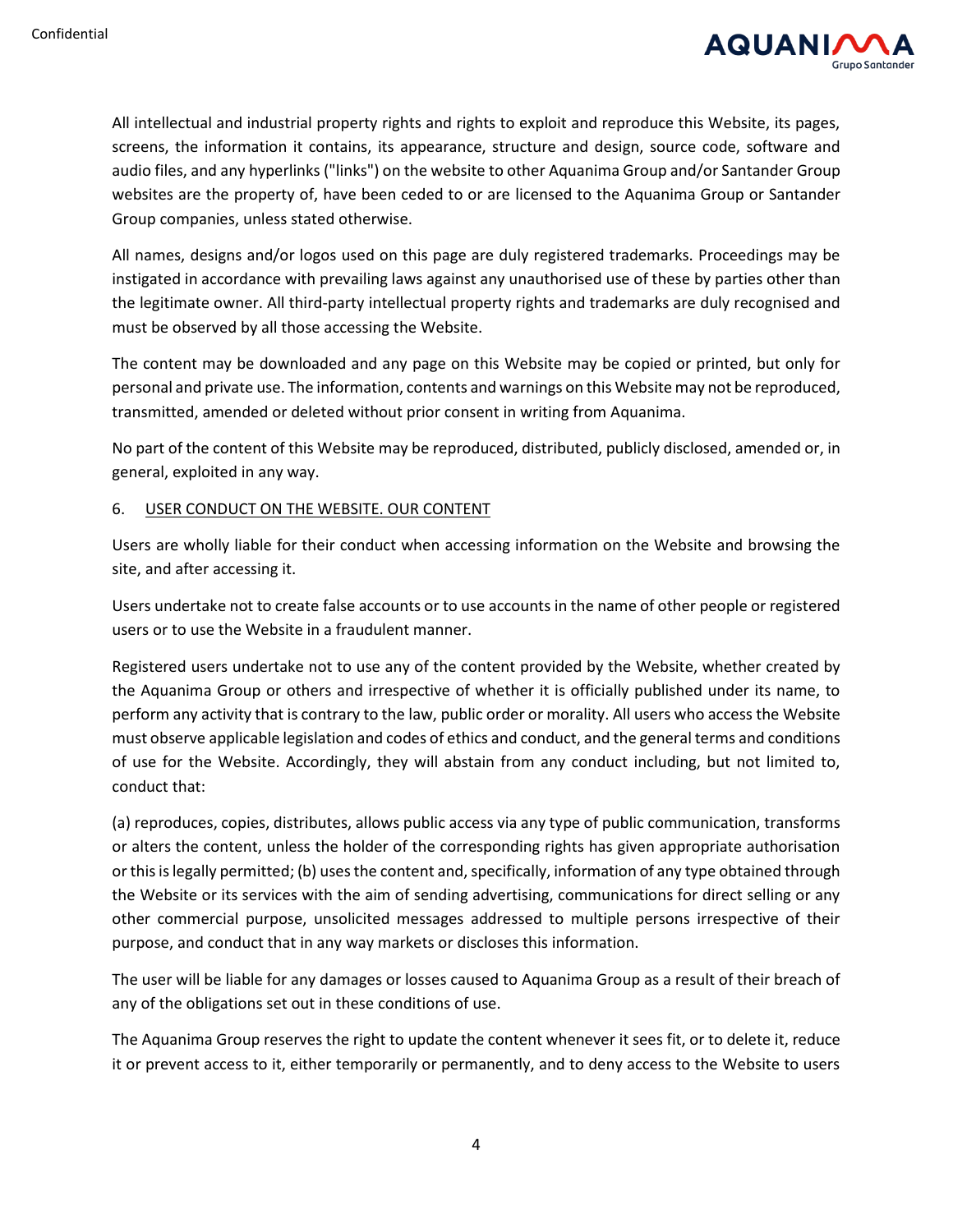

that misuse the content and/or do not comply with any of the terms and conditions in these GCU, without this generating any right to compensation or indemnity for the user who is denied access.

The Website reserves the right to reject or cancel the registration of any users who make fraudulent use of the Website or do not comply with these GCU or about whom there are doubts regarding the truthfulness of the data they provided in the registration form. The Aquanima Group reserves all possible recourses for breaches by registered users.

#### 7. CANCELLING WEBSITE REGISTRATION

Customer users may cancel their registration for the Platform whenever they deem necessary. Aquanima will deactivate their profile accordingly. Aquanima will delete their data after 5 years.

#### 8. NULLITY AND AMENDMENT OF THE CONDITIONS OF USE

Aquanima reserves the right to alter the appearance and configuration of the Website and Portal at any time, and to amend these Conditions of Use by publishing them on the Website. Aquanima therefore recommends that users should read these terms and conditions of use every time they access the Website. The GCU will be displayed in a visible location and freely accessible for users to check as often as they wish. Users must expressly accept these Conditions of Use to maintain their status as registered users of the Website.

If any of the clauses in these Conditions of Use are declared null and void, the other clauses will remain in effect and will be interpreted taking into account the wishes of the parties and the actual purpose of these Conditions of Use.

Your Internet browser may store a copy of this page in its cache memory, meaning that, the next time you access the page, the one you see may not be the latest version but the one stored in the cache. We recommend that you update the portal in your browser when you visit [https://aquanima.app.jaggaer.com](https://aquanima.app.jaggaer.com/) to avoid these issues.

#### 9. AQUANIMA'S POWERS

In addition to the powers provided for above, the Aquanima Group reserves the right, without assuming any liability vis-à-vis the users or any other person, to suspend or permanently interrupt the service or stop access to the Website at any time and without prior notice, if: a user violates the provisions laid out in the GCU; the Aquanima Group is unable to verify the authenticity of the content or information provided on the Website; or the Aquanima Group considers that the user's actions may result in liability for the user, the Aquanima Group or other users.

The Aquanima Group reserves the right to withdraw or deny access to the Website without prior notice to any users who do not comply with these General Conditions of Use or any specific conditions.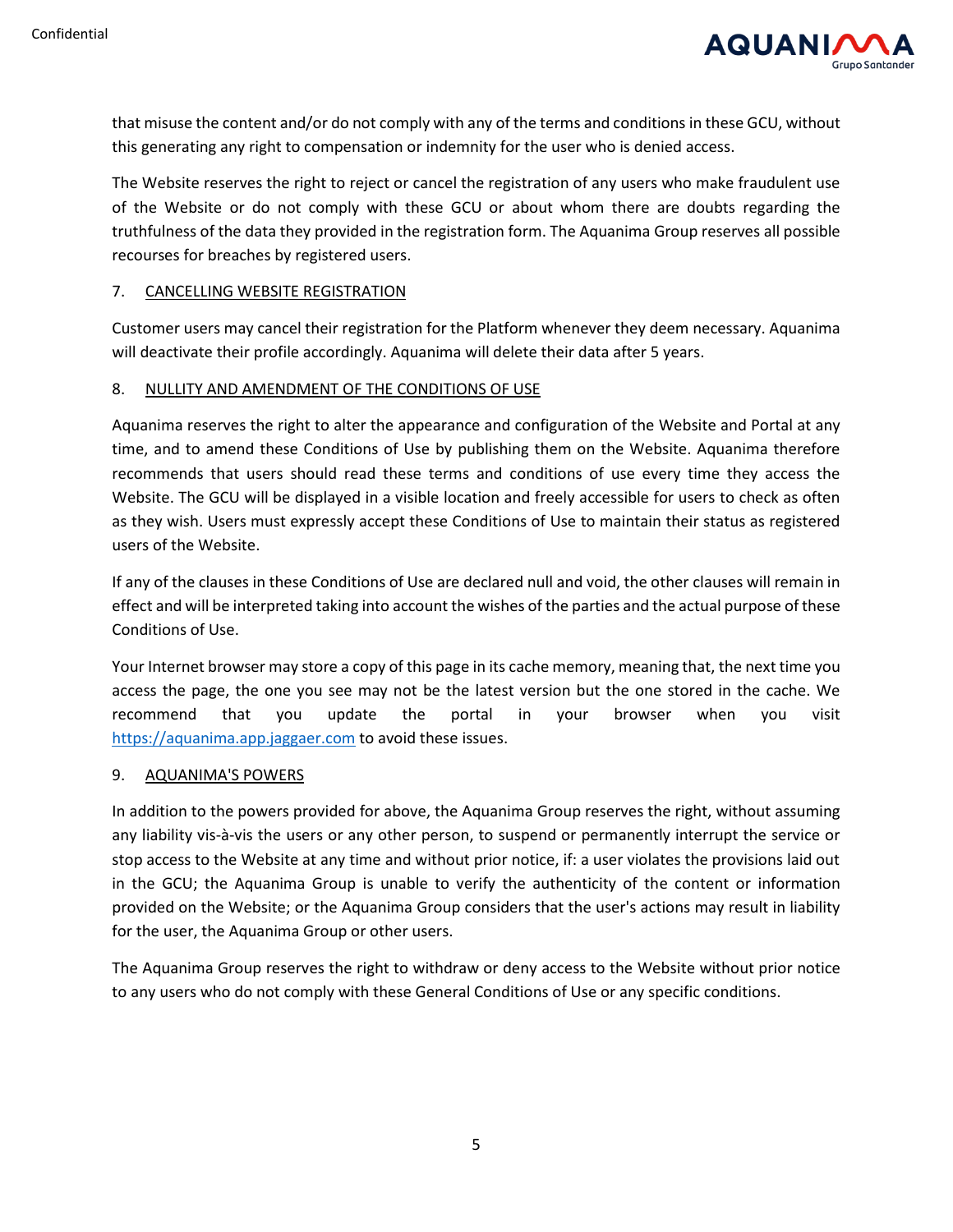

#### 10. REGARDING USE OF THE WEBSITE

If there are any access issues, Aquanima will take all pertinent action to remedy them. However, it does not guarantee that there will be no errors or that the Website will be fully available at all times, as this may be affected by maintenance or improvement work.

The Aquanima Group will not be held liable for any damage that may be caused to the user's computer or data files stored on it by any virus or malware, or through inappropriate use of the user's device or using unsuitable tools to access the Website.

Users are wholly liable for their conduct when accessing information on the Website, browsing the site and after accessing it.

The user undertakes not to use any of the content provided by Aquanima Group, whether created by Aquanima Group or not, or officially published under its name or not, to perform any activity that is contrary to the law, public order or morality. All users who access the Website must observe the applicable legislation and codes of ethics and conduct, and the general terms and conditions of use for the Website. Accordingly, they will abstain from any conduct that, including, but not limited to:

(a) contravenes, diminishes or constitutes an attack against the fundamental rights and freedoms recognised in the constitution, international treaties and the rest of the legal system;

(b) induces, incites or encourages illegal, denigrating, defamatory, degrading or violent actions or actions that are, in general, contrary to the law, morality and generally accepted good practices or public order;

(c) induces, incites or encourages actions, attitudes or ideas that discriminate on the grounds of sex, race, religion, creed, age or condition;

(d) includes criminal, violent, pornographic or degrading messages or messages that are, in general, contrary to the law, morality and generally accepted good practices or public order;

(e) induces or may induce an unacceptable state of anxiety or fear;

(f) induces or encourages involvement in dangerous or risky practices or practices that are harmful to health and psychological balance;

(g) is false, ambiguous, inaccurate, exaggerated or inappropriate, in such a way that it may lead to errors regarding its purpose or regarding the intentions or motives of the person behaving in this way;

(h) is protected by any intellectual or industrial property rights belonging to third parties, where the user has not first obtained the necessary authorisation from the owners for such use or intended use;

(i) breaches third-party business secrets;

(j) is contrary to the right to honour or to personal and family privacy or breaches personal image rights;

(k) infringes regulations on the confidentiality of communications;

(l) constitutes illegal, misleading or unfair advertising and, in general, constitutes unfair competition;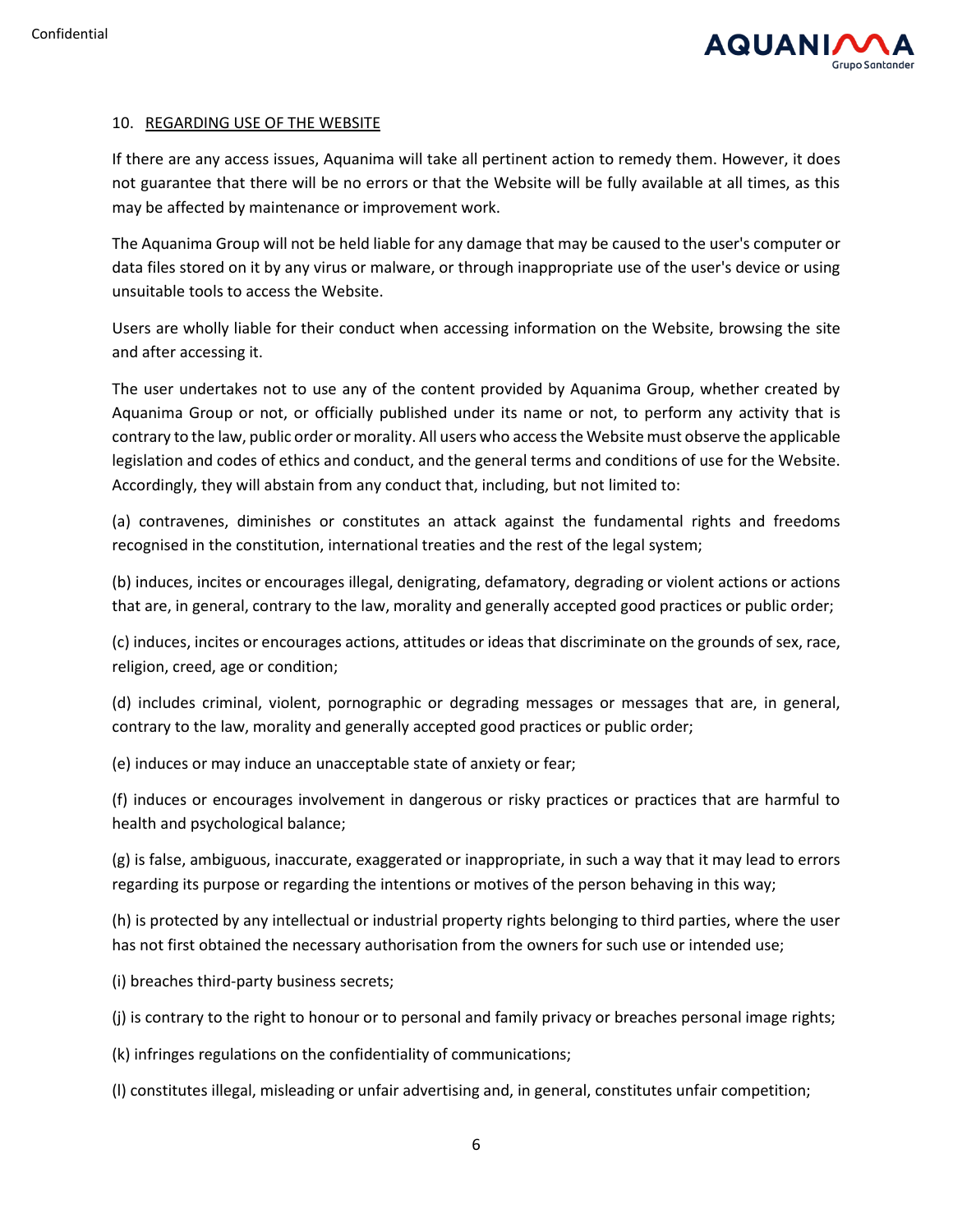

(m) causes, due to its characteristics (such as format, extent, etc.), difficulties in the normal operation of the service or does not meet the technical requirements or specifications established for accessing the Website, or that may damage, render useless or impair the Website or its services or prevent their normal use, in any way, by other users. Users will be liable for any damages or losses caused to Banco Santander as a result of their breach of any of the obligations set out herein.

The Aquanima Network Group reserves the right to update the content whenever it sees fit, or to delete it, limit it or prevent access to it, either temporarily or permanently, and to deny access to the Website to users that misuse the content and/or do not comply with any of the terms and conditions in these General Conditions of Use, without this generating any right to compensation or indemnity for the user who is denied access.

# 11. LIABILITY

Aquanima Group will not be held liable for the accuracy of information published by third parties. Aquanima Group will not be held liable for content that it has not created or for content included on websites controlled by third parties.

Under no circumstances will the Aquanima Group and its authorised staff be held liable for any kind of damage, loss, claim or cost of any kind, irrespective of whether they arise from the use of the Website, from information acquired from or accessed through the Website, from computer viruses, from operating failures or from interruptions to the service or transmission, or line outages. Use of the Website, either through a direct connection or via a link or other means, constitutes a warning to users that these eventualities may occur.

Aquanima Group assumes no liability for websites that are not its property but that may be accessed via links or for any content provided by third parties. Users willingly making use of a link or access to a thirdparty website do so at their own risk. Aquanima Group does not recommend or guarantee any information obtained through a link, nor will it be held liable for any loss, claim or damage arising from the use or misuse of a link, or from the information obtained through it, including other links or websites, from an interruption to the service or to access, or from attempts to use or misuse a link, when accessing the Aquanima website or when accessing information on other websites through the Aquanima website.

The user holds Aquanima Group harmless of liability in relation to: (a) their access to the Website, (b) their use of the services; and (c) any breach of these GCU by them or a third party using their credentials, and in relation to any breach of the intellectual property rights, fundamental rights or other rights of any person or body.

# 12. APPLICABLE LEGISLATION AND JURISDICTION

These General Conditions of sale will be interpreted in Spanish and will be governed by Spanish law. The parties expressly waive any other applicable jurisdiction and agree to submit any dispute to the courts of the city of Madrid.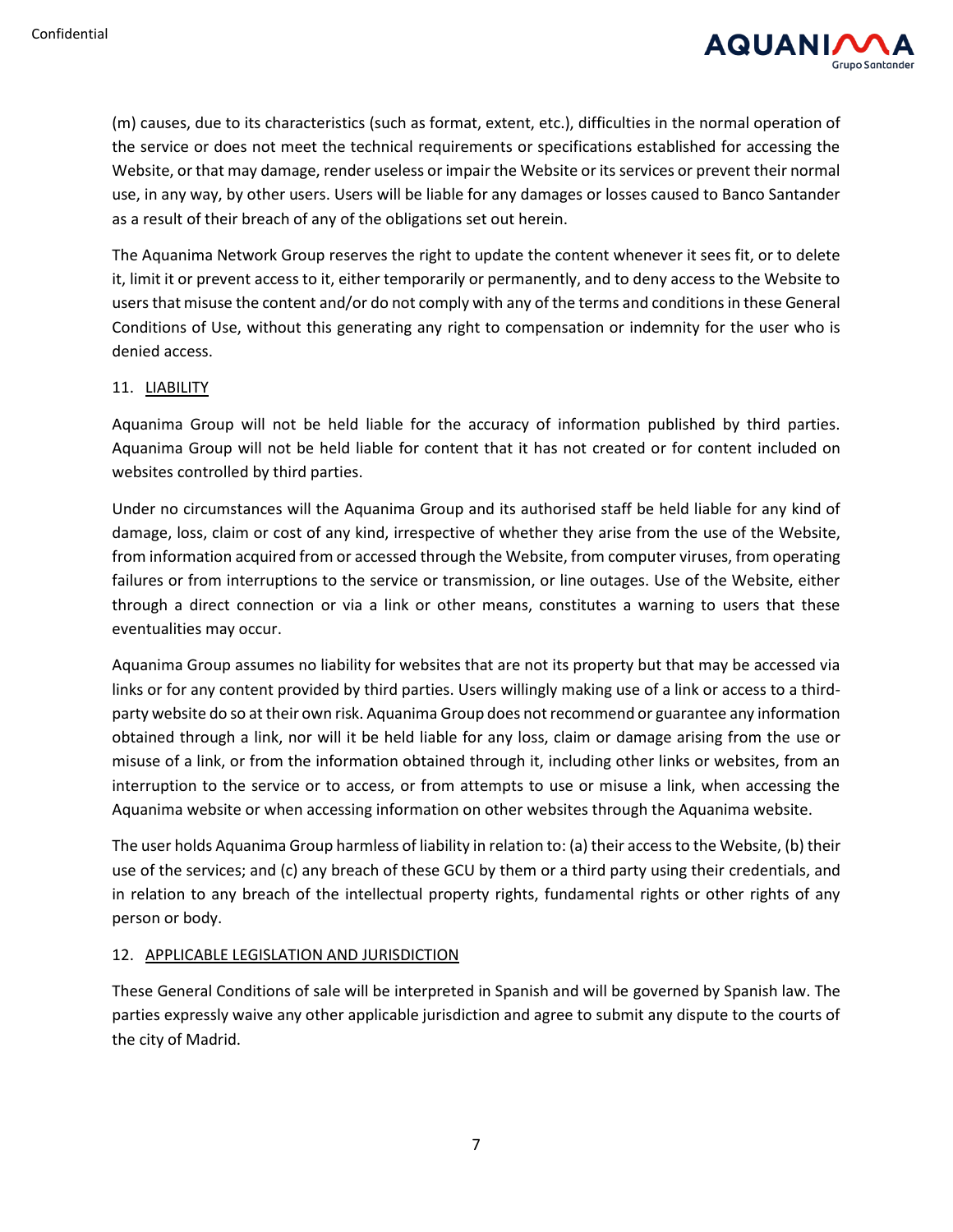

# **B. PRIVACY POLICY**

# **I. INTRODUCTION**

Within the scope of its operations, the Aquanima Group (companies that are a part of Aquanima as detailed below) provides users of the Aquanima Purchasing Portal [\(https://aquanima.app.jaggaer.com\)](https://aquanima.app.jaggaer.com/), to allow registered users access to manage negotiations and/or orders ("the Platform").

The Platform is managed by IBÉRICA DE COMPRAS CORPORATIVAS, S.L. ("Aquanima Spain"), it is a global Platform and, as such, any of the companies of the Aquanima Group across the world may access its content and address any user to fulfil its functions.

As set out in the **Portal's Conditions of Use**, interested parties must register beforehand, for which certain information is requested, including personal data of those persons acting for and on behalf of a legal entity or acting directly in their own name, as a self-employed professional ("the users"). Aquanima reserves the right to request users for any information it deems appropriate to verify their identity, as well as to delete or disable any user account, or access to it, should it not meet the aforementioned conditions, or if any user does not provide the requested documentation in due time and proper form.

The Aquanima Group is committed to information security and the protection of personal data. In this regard, it has implemented the necessary technical and organisational measures to guarantee an appropriate level of security, as well as to avoid loss, alteration, unauthorised use or access, taking into account the state of the art, the nature of the data stored and the risks to which they are exposed.

# **II.- Data controllers and contact details**

The companies below, which make up Aquanima Group, are joint controllers.

List of joint controllers:

| <b>TRADE NAME</b> | <b>COMPANY NAME</b>                             | <b>INFORMATION AND CONTACT DETAILS</b>                                                                                  |
|-------------------|-------------------------------------------------|-------------------------------------------------------------------------------------------------------------------------|
| <b>AQUANIMA</b>   | Ibérica de Compras                              | Tax number: B-82797713                                                                                                  |
| <b>SPAIN</b>      | Corporativas, S.L.                              | Avda. de Cantabria s/n, edificio Arrecife,<br>Planta 0, 28660 - Boadilla del Monte, Madrid<br>gestion.gdpr@aquanima.com |
| AQUANIMA          | Ibérica De Compras                              | TAX Number: 121/5948/1417                                                                                               |
| <b>GERMANY</b>    | Corporativas, S.L.<br>Niederlassung Deutschland | Tax number: DE278751209<br>Santander Platz, 1, 41061 Monchengladbach,<br>Germany<br>gestion.gdpr@aquanima.com           |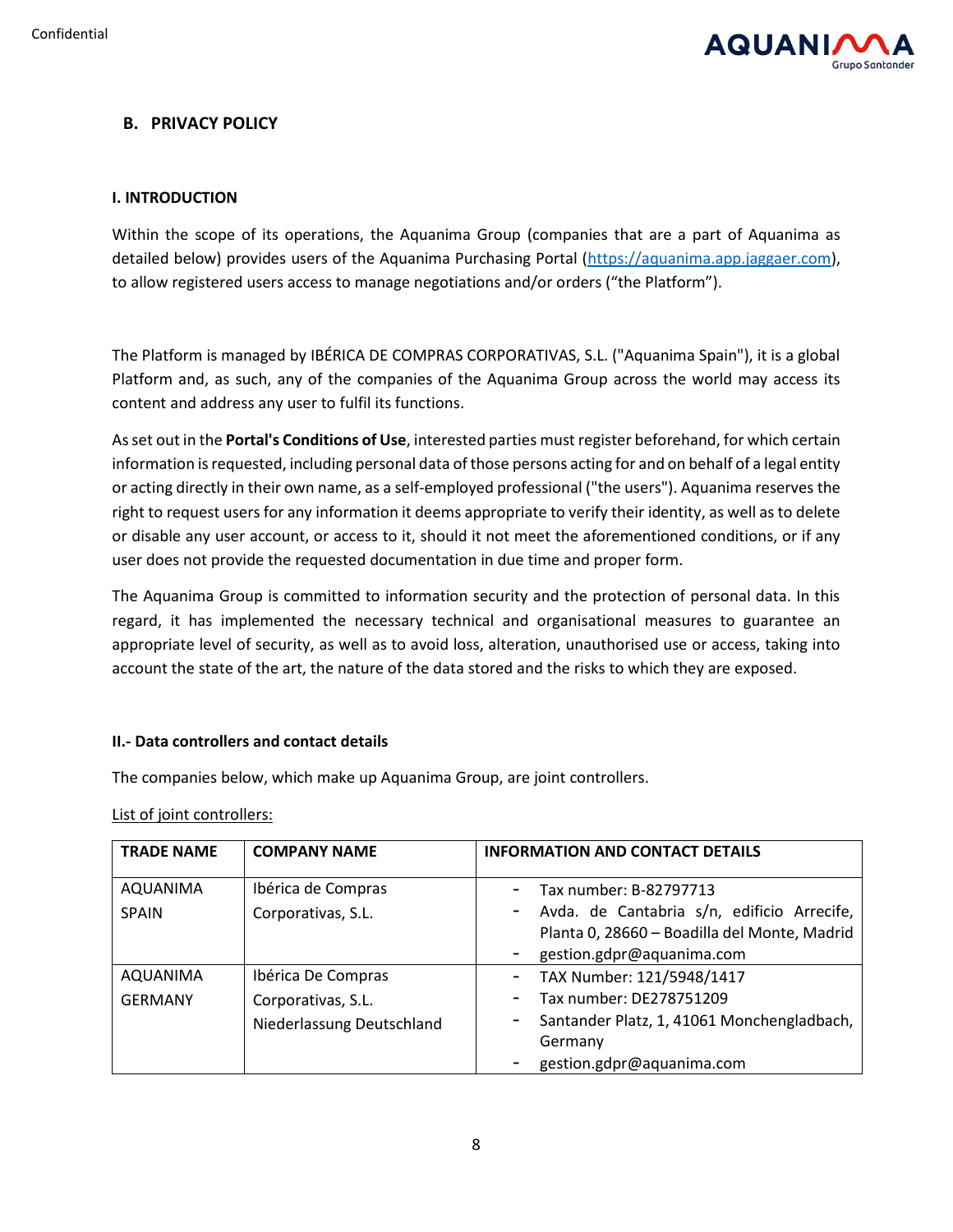

| <b>TRADE NAME</b>                                                                 | <b>COMPANY NAME</b>                                                                                                     | <b>INFORMATION AND CONTACT DETAILS</b>                                                                                                                                                                                                                                                                                       |
|-----------------------------------------------------------------------------------|-------------------------------------------------------------------------------------------------------------------------|------------------------------------------------------------------------------------------------------------------------------------------------------------------------------------------------------------------------------------------------------------------------------------------------------------------------------|
| <b>AQUANIMA</b><br><b>UNITED</b><br><b>KINGDOM</b><br>AQUANIMA<br><b>PORTUGAL</b> | Ibérica De Compras<br>Corporativas, S.L. UK Branch<br>Ibérica de Compras<br>Corporativas S.L., Succursal<br>em Portugal | Oversea Company Reg, No. FC026626,<br>$\overline{\phantom{0}}$<br>Branch No. BR008678<br>Santander House 201 Grafton Gate East,<br>Ξ.<br>Milton Keynes, MK9 1AN, United Kingdom<br>gestion.gdpr@aquanima.com<br>۰<br>Tax number: 980435226<br>Rua da Mesquita, nº 6, 1070-238, Lisbon<br>-<br>gestion.gdpr@aquanima.com<br>- |
| <b>AQUANIMA</b><br><b>BRAZIL</b>                                                  | Aquanima Brasil, Ltda                                                                                                   | Tax no. (CNPJ/MF): 03.726.934/0001-01<br>-<br>Avenida Roque Petroni Junior, nº 999, 11º<br>andar, Vila Gertrudes, São Paulo, Estado de<br>São Paulo<br>gestion.gdpr@aquanima.com                                                                                                                                             |
| <b>AQUANIMA</b><br><b>CHILE</b>                                                   | Aquanima Chile, S.A.                                                                                                    | Tax number: 96.982.090-0<br>$\qquad \qquad -$<br>Alcántara 200, Las Condes, Santiago de Chile<br>-<br>gestion.gdpr@aquanima.com<br>-                                                                                                                                                                                         |
| <b>AQUANIMA</b><br><b>MEXICO</b>                                                  | Aquanima México S. de R.L. de<br>C.V.                                                                                   | RFC (Federal taxpayer registration No.):<br>-<br>AME001011JS3<br>Santa Fe 505, piso 7, oficina 702, Colonia Cruz<br>Manca, Mexico, Mexico City Cuajimalpa<br>district<br>gestion.gdpr@aquanima.com                                                                                                                           |
| <b>AQUANIMA</b><br><b>UNITED STATES</b>                                           | NW Services, Co.                                                                                                        | Federal Tax ID: 65-1124801<br>-<br>7640 SW 164th Place Miami, FL 33193<br>-<br>gestion.gdpr@aquanima.com<br>-                                                                                                                                                                                                                |
| AQUANIMA<br>ARGENTINA                                                             | Aquanima, S.A.                                                                                                          | Tax no. (CUIT): 30710488165<br>-<br>Av. Juan de Garay 151, CABA, Argentina<br>gestion.gdpr@aquanima.com<br>-                                                                                                                                                                                                                 |

As per article 26 of the General Data Protection Regulation (EU), users may consult the essential aspects of the arrangement made between the joint controllers by contacting: gestion.gdpr@aquanima.com

# **III.- Purpose of the personal data processing and legitimate interest**

This section explains which types of processing are carried out by all joint controllers, their purposes and their legal basis.

1. **Management and answering of questions, queries and suggestions** that registered users may have in relation to the services provided by Aquanima. The legitimate basis of this processing is the performance of a contractual relationship.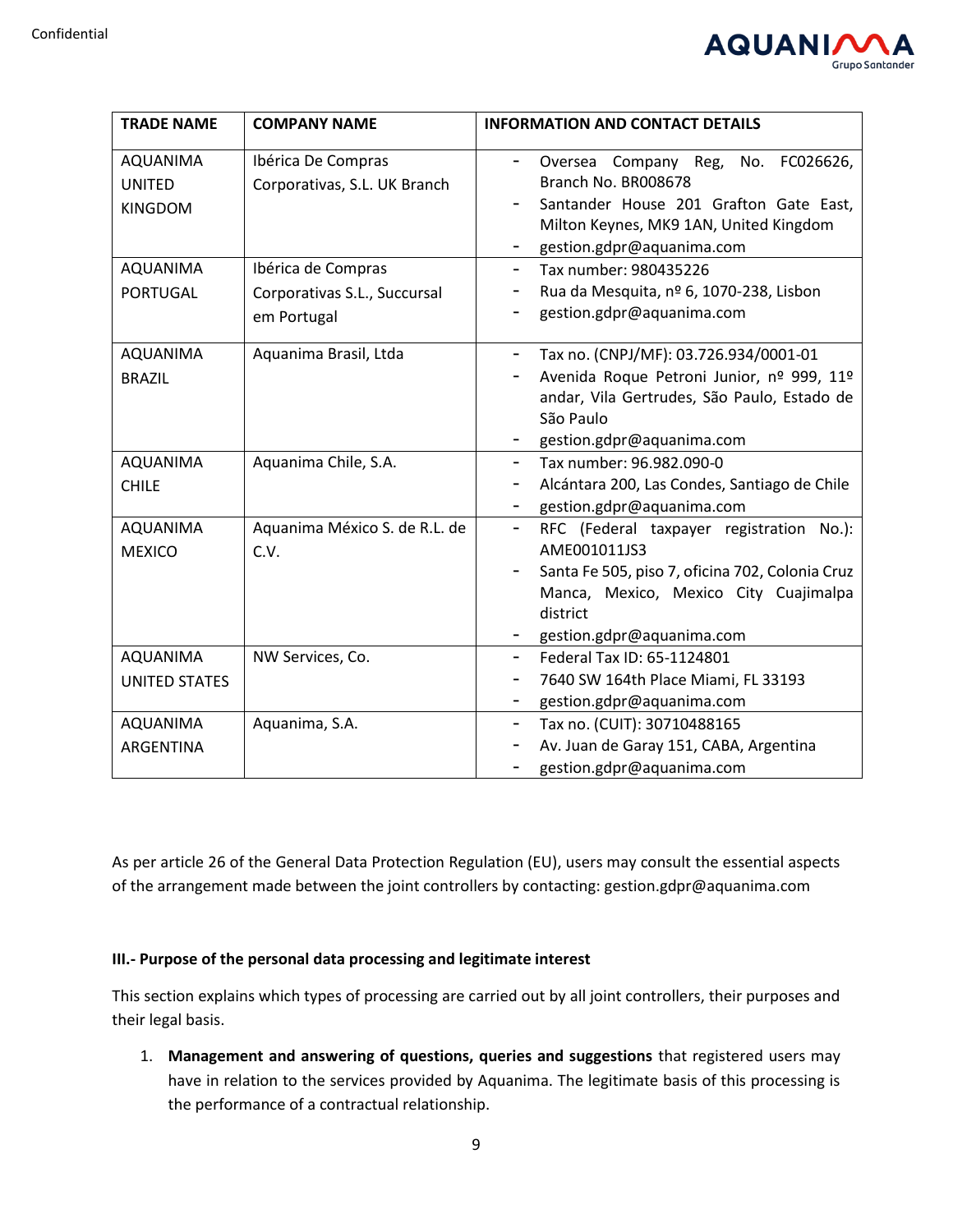

- 2. **User registration and use of the Platform:** the joint controllers shall use the users' data, both those acting on their own behalf and those authorised to act on their behalf, in order to carry out the necessary steps to register the user on the Platform, as well as for the management of the use of the Platform. The legitimate basis of this processing is the performance of a contractual relationship.
- 3. **Managing the process for certifying, negotiating and entering into a contract:** the joint controllers may use the data provided by the data subjects to establish a contact in relation to the certification and/or negotiation and/or formalisation of contractual documents, as well as to keep them informed about any progress in relation to these processes. The legitimate basis of this processing is the performance of a contract.
- 4. **Purchasing Portal management and support:** the joint controllers may use the data of users to manage and provide support to the user concerning the use of the features offered through Aquanima. The legitimate basis for this processing is the performance of a contract.
- 5. **Satisfaction surveys:** the joint controllers may send surveys to registered users asking them to rate the contracted services and to measure their level of satisfaction. This processing is necessary for Aquanima's legitimate interests.
- 6. **To comply with the legally established obligations**, with processing being based on the fulfilment of Aquanima's legal obligations.

Your data are processed on the basis of your consent, and may be withdrawn by the User at any time via email: gestion.gdpr@aquanima.com. However, if users withdraw their consent, or if they object to the processing of their data, this will not affect the lawfulness of the processing previously carried out.

#### **IV.- Data storage period**

The personal data provided will be retained (i) for as long as the contractual relationship remains in force, where applicable, or you revoke the consent granted, and will be retained even afterwards for the period during which Aquanima may be held liable. If the data subject exercises their right to erasure, their personal data will be kept blocked for the legally established periods in order to address possible liabilities arising from their processing, and for a maximum period of five years.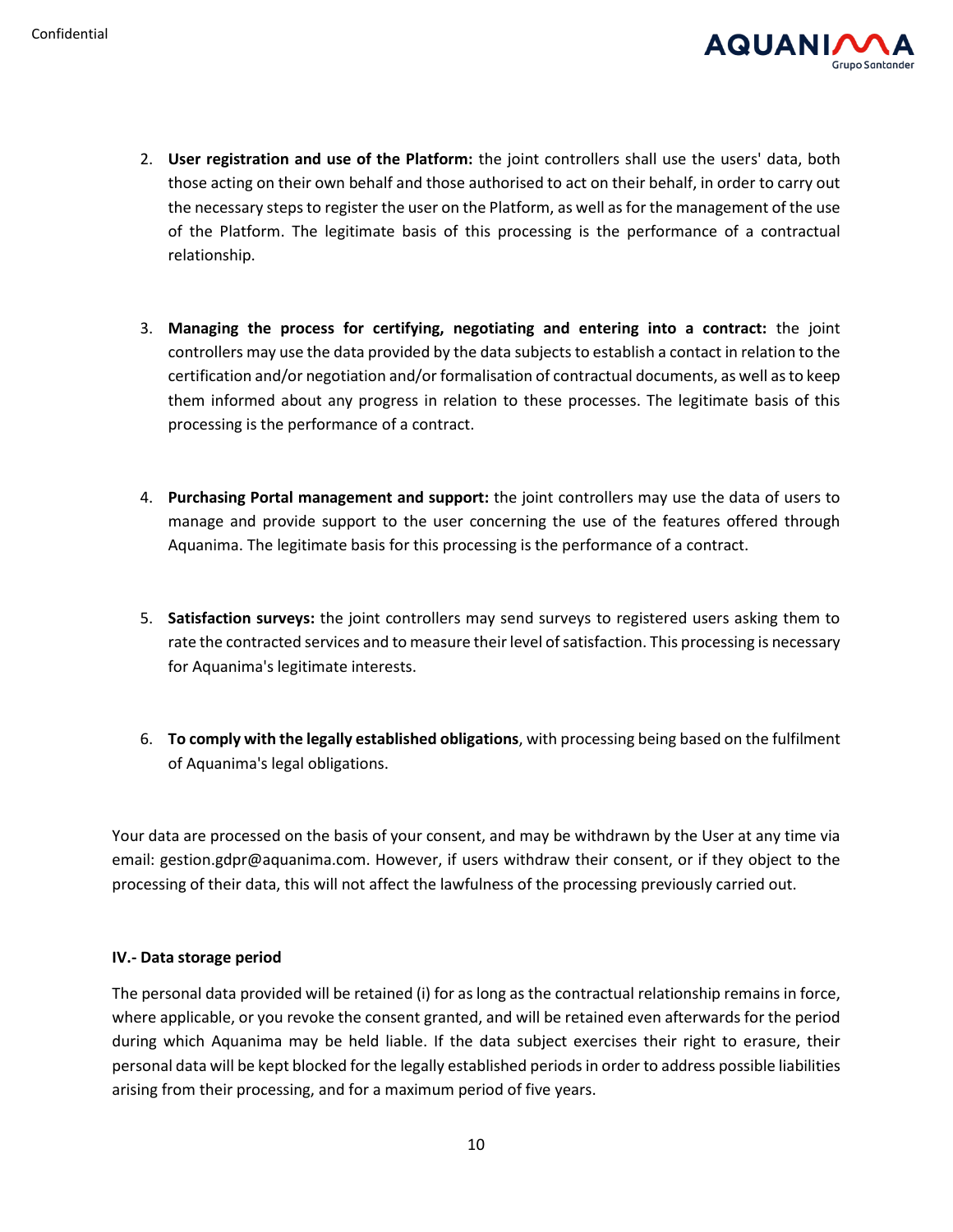

# **V. - Type and origin of the data**

# **1. Type**

Compulsory data:

- Identification data: User's full name, ID card number and username.
- Contact details: Email address, Telephone No. (required only for customer users)
- Personal characteristics: Language, Time Zone
- Professional characteristics: Department/Function

# Optional information:

- Contact details: postal address, fax
- Financial data: annual turnover, payment terms, currency, etc.

The Personal Data requested are mandatory, except when expressly indicated otherwise. Any refusal to provide them will mean that it will not be possible to provide the service.

# **2. Origin of the data**

The data subjects' data may be given to the joint controllers either directly by the data subjects themselves or by the company they belong to and represent, or by one of the customers of the joint controllers at the request of their company.

# **VI. - Communication of the data**

Where joint controllers are involved in the implementation and management of contractual documents, the personal data of data subjects may be disclosed to the customer of the joint controller in question. This communication has its legal basis in the legitimate interest of the joint controller, the customer and the company that the data subject represents.

# **VII. - International transfers**

Since some of the joint controllers are located outside the European Economic Area (EEA) and the Platform is managed from Spain, there may international data transfers as per the applicable European regulation.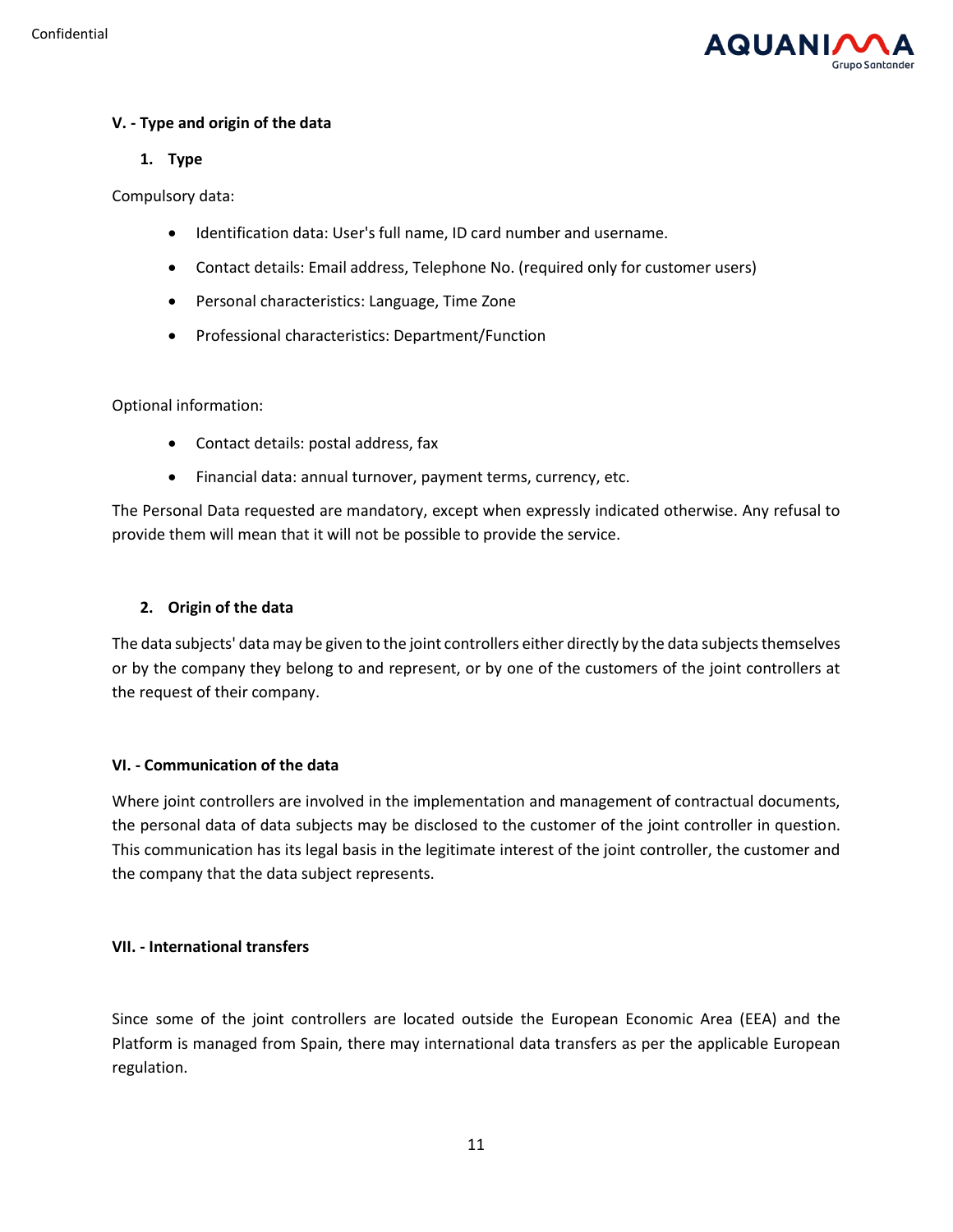

Aquanima hereby informs the data subjects that data processing outside the EEA may entail a security risk for their data. Notwithstanding the foregoing, Aquanima states that it has implemented an appropriate mechanism recognised by applicable data protection law to facilitate any such international data transfers. In the absence of an adequacy decision pursuant to Article 45 of the GDPR, you state that you have entered into the Standard Contractual Clauses set out in Implementing Decision 2021/914/EU ("STCs") or any other legal instrument updating or amending said Standard Clauses.

#### **VIII. - Recipients of your Data**

Your data may be disclosed to third parties to which you are legally obliged to provide them, such as public bodies, tax offices, judges and courts.

Besides the aforementioned data transmissions, Aquanima works in partnership with some third-party service providers who have access to your personal data and who process this data on behalf of Aquanima as part of their services, including, but not limited to, the following sectors: legal advisory and technology services

# **IX. - Rights of data subjects**

As the owner of the data, the user may exercise the rights recognised in the data protection regulations, at any time and free of charge, by writing to gestion.gdpr@aquanima.com or by post to Avda. de Cantabria s/n, edificio Arrecife, Planta 0, 28660 - Boadilla del Monte (Madrid), enclosing a photocopy of their identity document, or any other document that allows the user's identity to be verified.

# a) Right of access:

The user has the right to ask Aquanima whether it is processing their personal data and, if it is, to access such personal data and to receive information on the purposes for which it is being processed, including information on the categories of data being processed, the recipients, if applicable, their personal data has been disclosed to and the period for which it is expected to be stored.

b) Right of rectification and erasure:

The user will be entitled to request the erasure of their personal data, provided the legal requirements are met, and to rectify any inaccurate data concerning them when, among other reasons, the data is no longer necessary for the purposes for which it was collected.